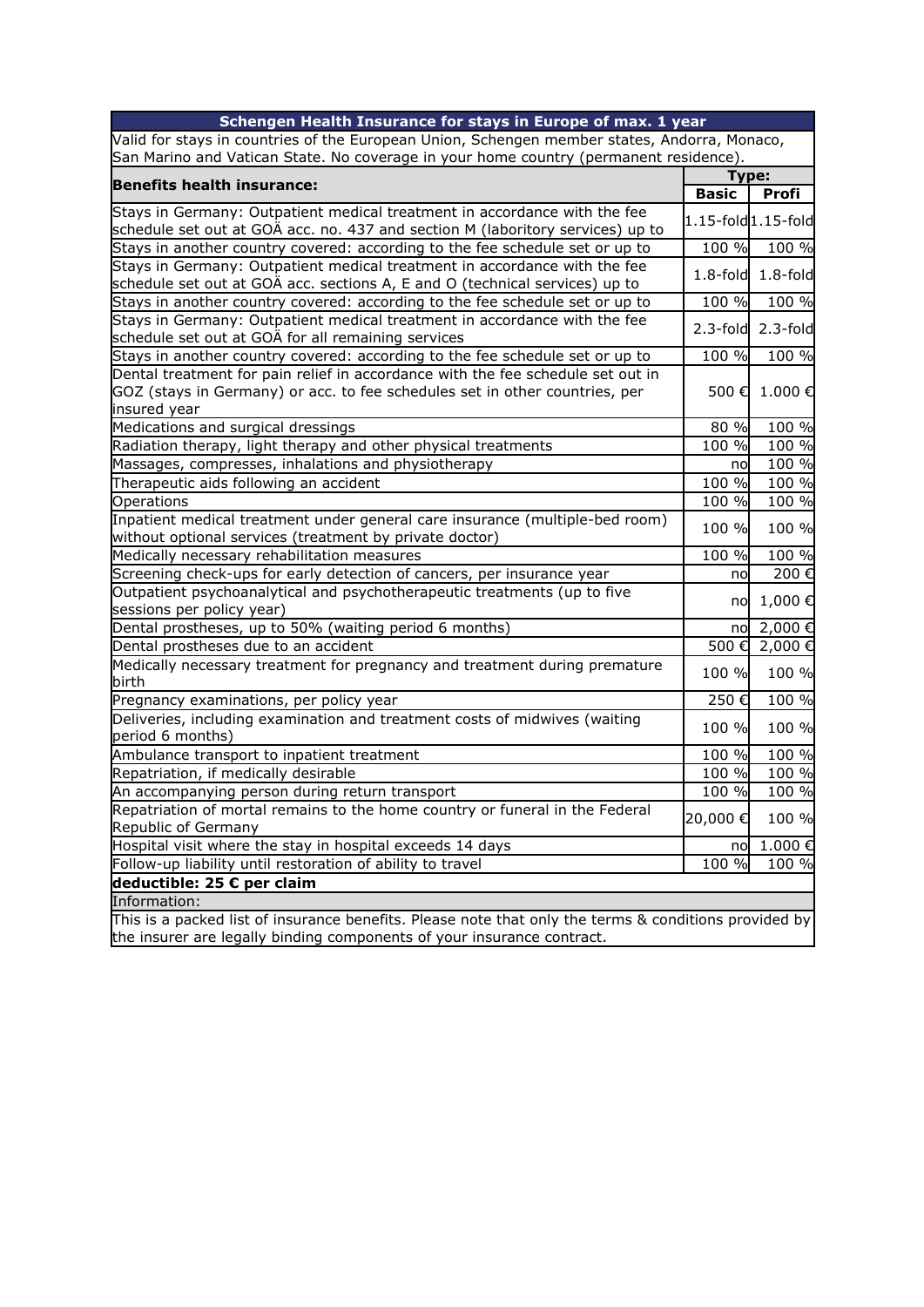| Schengen Accident Insurance for stays in Europe of max. 1 year                                        |              |              |  |  |
|-------------------------------------------------------------------------------------------------------|--------------|--------------|--|--|
| Insured events accident insurance:                                                                    |              |              |  |  |
| damage to health caused by an accident                                                                |              |              |  |  |
| pulled muscles and torn ligaments                                                                     |              |              |  |  |
| drowning or suffocation                                                                               |              |              |  |  |
| <b>Insured Sums:</b>                                                                                  |              | Type:        |  |  |
|                                                                                                       | <b>Basic</b> | <b>Profi</b> |  |  |
| In the event of disability                                                                            | 20,000€      | 60,000€      |  |  |
| Progression in the event of disability exceeding 25%                                                  | 350 %        | 350 %        |  |  |
| In the event of death (adults)                                                                        | 10,000€      | 20,000 €     |  |  |
| In the event of death (children up to 18 years)                                                       | 5,000€       | 10,000€      |  |  |
| Rescue costs                                                                                          | 5,000€       | 10,000€      |  |  |
| Costs of cosmetic surgery                                                                             | 5,000€       | 10,000€      |  |  |
| no deductible                                                                                         |              |              |  |  |
| Information:                                                                                          |              |              |  |  |
| This is a packed list of insurance benefits. Please note that only the terms & conditions provided by |              |              |  |  |

This is a packed list of insurance benefits. Please note that only the terms & conditions provided by the insurer are legally binding components of your insurance contract.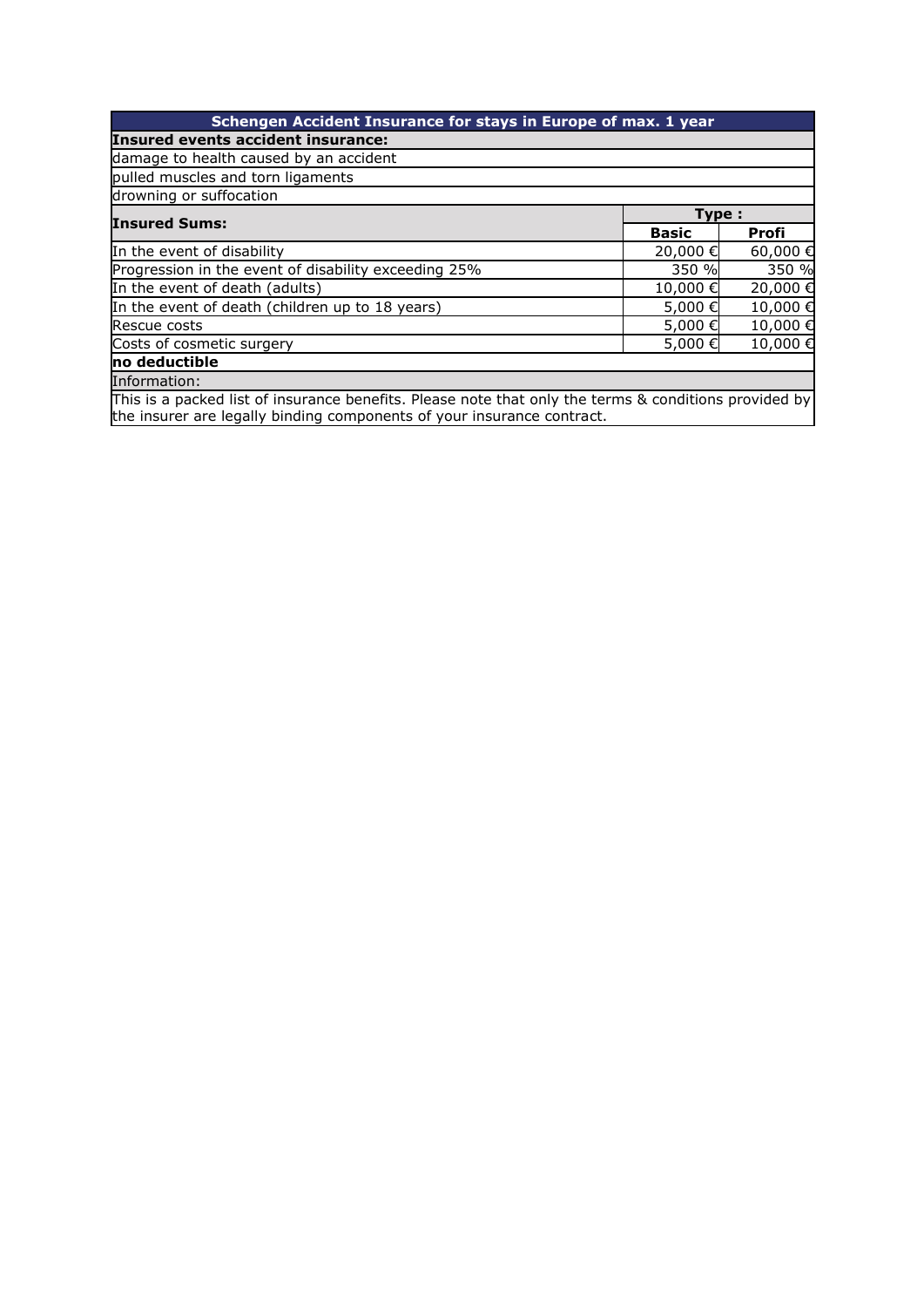| Schengen Liability Insurance for stays in Europe of max. 1 year                                                                                                                                      |              |            |  |
|------------------------------------------------------------------------------------------------------------------------------------------------------------------------------------------------------|--------------|------------|--|
| <b>Benfits liability insurance:</b>                                                                                                                                                                  |              |            |  |
| inspection of the liability query and settlement of justified claims                                                                                                                                 |              |            |  |
| surety guarantee for annuities due                                                                                                                                                                   |              |            |  |
| costs of a legal dispute                                                                                                                                                                             |              |            |  |
| linsured events:                                                                                                                                                                                     | Type:        |            |  |
|                                                                                                                                                                                                      | <b>Basic</b> | Profi      |  |
| Everyday liability risks                                                                                                                                                                             | 1 Mio. €     | 2.5 Mio. € |  |
| Liability claims for damage to rented property, per insured event                                                                                                                                    | 10,000€      | 25,000€    |  |
| Damage to the household of the host family                                                                                                                                                           | 10,000€      | 25,000€    |  |
| Deportation costs                                                                                                                                                                                    | 1,000 €      | 5,000€     |  |
| Loss of keys                                                                                                                                                                                         | no           | 250€       |  |
| Damage to assets                                                                                                                                                                                     | no           | 10,000€    |  |
| Professional liability                                                                                                                                                                               | no           | 25,000€    |  |
| Bad debt insurance                                                                                                                                                                                   | no           | 10,000€    |  |
| deductibles:                                                                                                                                                                                         |              |            |  |
| Damage to rented property and deportation costs: 20 %, at least 50 €. Damages to the household<br>of the host family, professional liability and bad debt insurance: 10 %, at least 200 $\epsilon$ . |              |            |  |
| Information:                                                                                                                                                                                         |              |            |  |
| hniaidh an chomhlaidh an chliadh an chomhlaidh an bhaile agus an chomhlaidh an chomhlaidh ann an chomhlaidh an                                                                                       |              |            |  |

This is a packed list of insurance benefits. Please note that only the terms & conditions provided by the insurer are legally binding components of your insurance contract.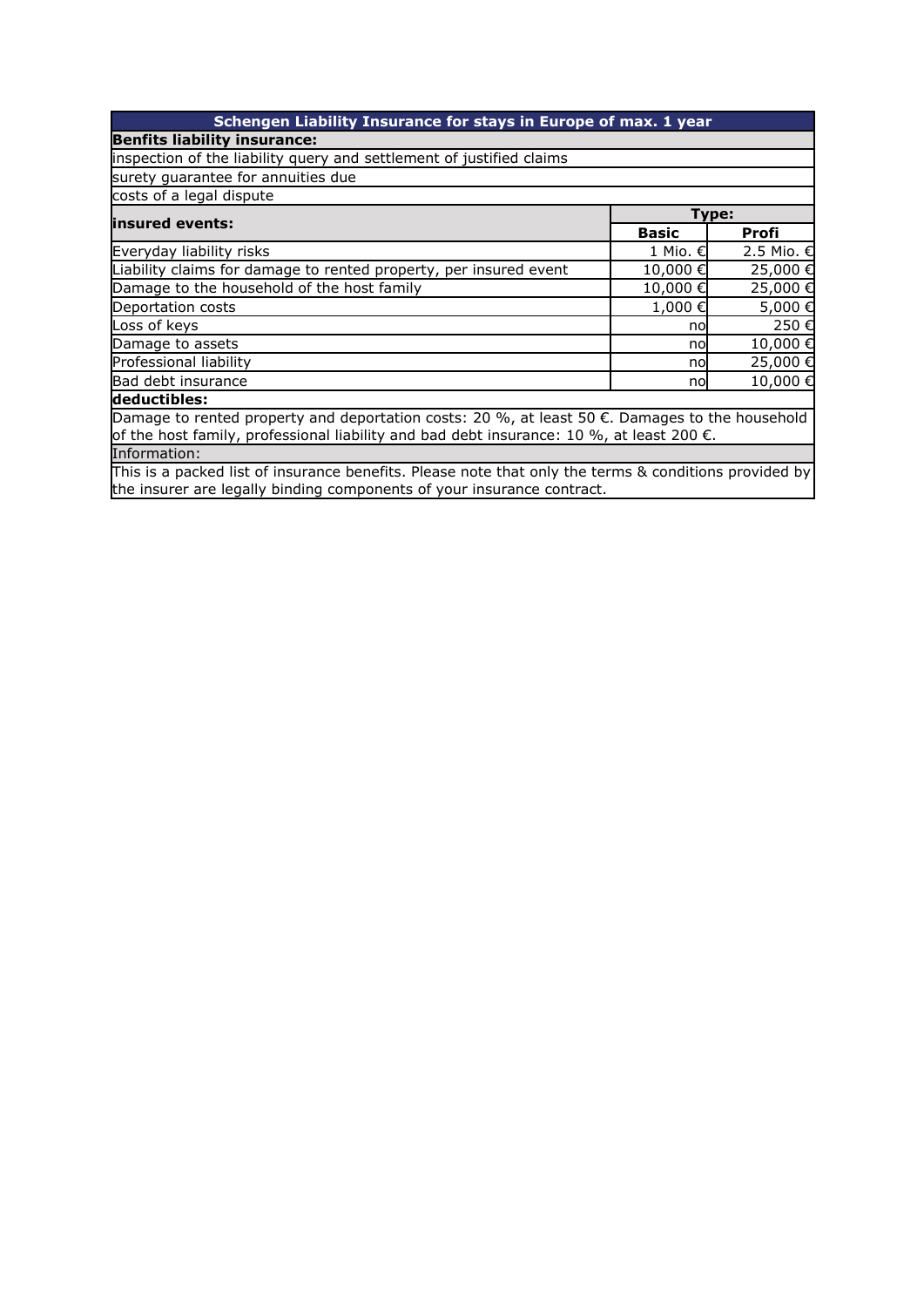| Schengen Luggage Insurance for stays in Europe of max. 1 year                                         |              |              |  |
|-------------------------------------------------------------------------------------------------------|--------------|--------------|--|
| Insured events travel luggage insurance:                                                              |              |              |  |
| damage to luggage handed over for safekeeping                                                         |              |              |  |
| exceedance of the delivery deadline for luggage (delivery not on the day of your arrival at the       |              |              |  |
| destination)                                                                                          |              |              |  |
| criminal act by third parties                                                                         |              |              |  |
| damage in the case of transport accidents                                                             |              |              |  |
| damage caused by fire, explosion or elementary event                                                  |              |              |  |
| Insured sum: 2,000 € for each insured damage event. For the items specified                           | Type:        |              |  |
| below, compensation is limited to the following amounts:                                              | <b>Basic</b> | <b>Profi</b> |  |
| Valuables                                                                                             | no           | 50 %         |  |
| Glasses, contact lenses, hearing aids and mobile phones (car phones are not                           |              | 250€         |  |
| insured), including accessories for the aforementioned items                                          | no           |              |  |
| Golf and diving equipment, bicycles, including accessories for the aforementioned                     |              | 750€         |  |
| items                                                                                                 | no           |              |  |
| Surfboards, windsurfing equipment, including accessories for the aforementioned                       | no           | 500€         |  |
| items                                                                                                 |              |              |  |
| Musical instruments, including accessories (if taken on the trip for private                          | no           | 250€         |  |
| purposes)                                                                                             |              |              |  |
| IT equipment and electronic communication and entertainment systems,                                  | no           | 250€         |  |
| including accessories                                                                                 |              |              |  |
| Emergency purchases due to overdue delivery of luggage                                                | no           | 500€         |  |
| Refund the value of the material in the case of films, video, sound and data                          | no           | yes          |  |
| media                                                                                                 |              |              |  |
| Administrative fees for identity cards, passports, motor vehicle documentation                        | no           | yes          |  |
| and other types of ID                                                                                 |              |              |  |
| deductible: 50 € per claim                                                                            |              |              |  |
| Travel luggage: personal travel necessities taken on the trip, as well as gifts and souvenirs         |              |              |  |
| acquired during the trip. Items that are normally intended only for professional purposes taken on    |              |              |  |
| or acquired during the trip are not insured. The present value of the items is insured.               |              |              |  |
| Sports equipment incl. accessories (excluded: motors) is only insured as long as it is not being      |              |              |  |
| used within the scope of intended use.                                                                |              |              |  |
| Valuable items within the meaning of this provisions are furs, jewellery, items made of precious      |              |              |  |
| metals, photographic and film equipment, portable video systems, laptops and other electronic         |              |              |  |
| devices as well as mobile phones incl. accessories.                                                   |              |              |  |
| Information:                                                                                          |              |              |  |
| This is a packed list of insurance benefits. Please note that only the terms & conditions provided by |              |              |  |
| the insurer are legally binding components of your insurance contract.                                |              |              |  |